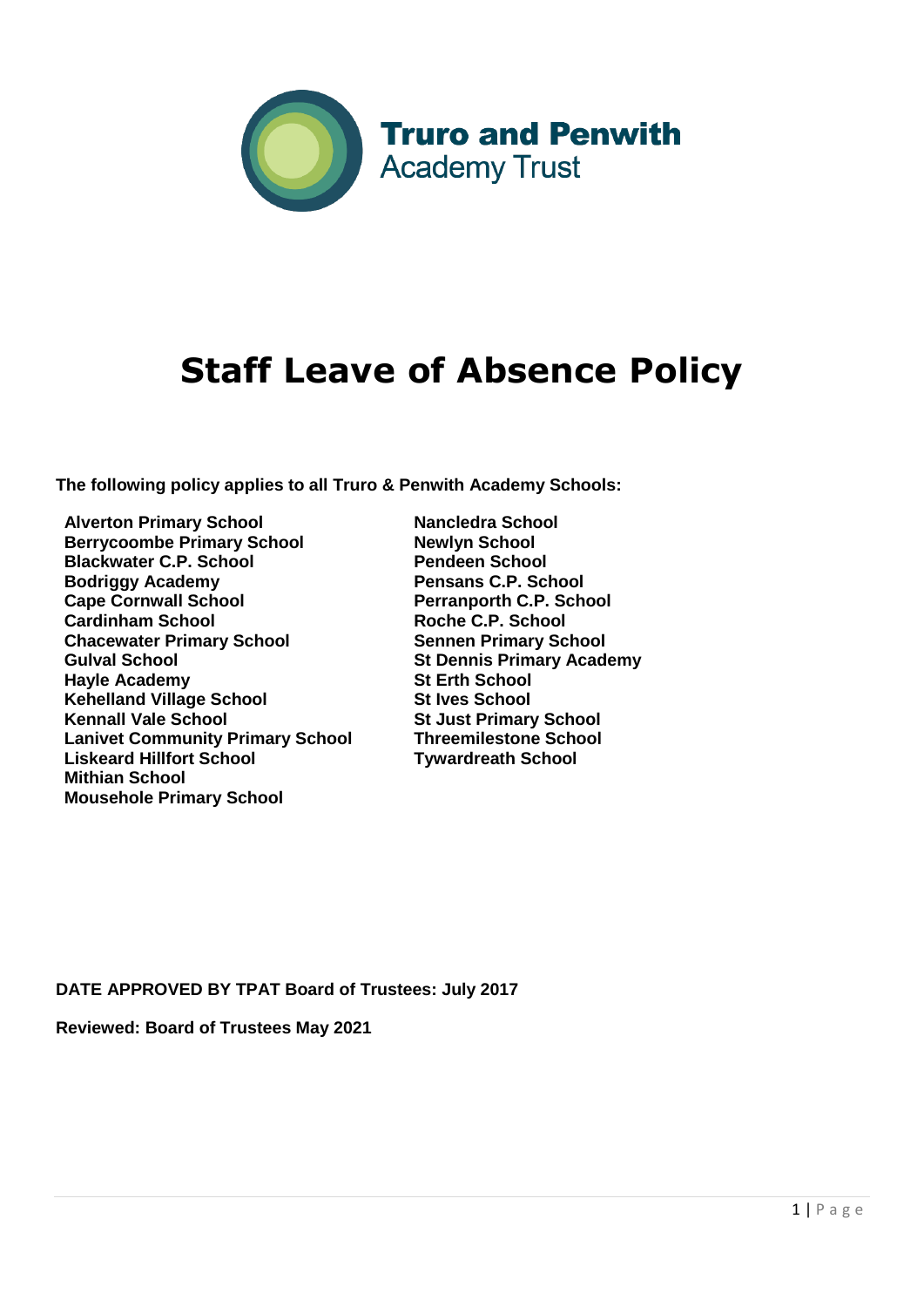

## **1. LEAVE OF ABSENCE POLICY**

- **1.1** Truro and Penwith Academy Trust acknowledges that there will be occasions when employees will need to request leave for domestic and personal matters, or are required to be absent from duty for essential civil and public duties. The purpose of this policy is to clarify the conditions and approach under which leave of absence may be requested and taken, to ensure a fair and consistent approach to requests for leave of absence and to establish clear guidelines. The Academy will act within the law at all times when complying with statutory entitlements to leave of absence.
- **1.2** Equality and Diversity: The Trust treats equality of opportunity seriously and has a clear and transparent policy that is applicable to staff, in order to promote and ensure equality of opportunity. All staff are required to read and understand this procedure.
- **1.3** The Trust values the wellbeing needs of all employees and will endeavour to support all those who require time off work to manage emergency situations.

## **2. INTRODUCTION**

- **2.1** Any leave of absence taken by school employees causes disruption to learning, requires additional organisation and incurs additional cost. Whilst the Academy Trust understands and accepts that certain circumstances mean it is necessary to request leave, employees are asked to note that they have a contractual obligation to work during the school term. Employees are therefore requested to be mindful of this obligation, and as far as reasonably practicable should minimise the need to request leave.
- **2.2** This Policy applies to requests for leave from work for the following reasons:
	- Compassionate Leave
	- **•** Family Emergencies
	- Domestic Emergencies
	- Public Duties
	- Jury Service/Witness Duty
	- Service in the Volunteer Reserve Forces
	- Other Leave
- **2.3** Other requests for leave for example, Maternity/Adoption leave, Paternity/Maternity Support Leave, Parental Leave will be dealt with by other policies.
- **2.4** Please note that none of the leave provisions outlined below form part of a contractual entitlement and may be amended, withdrawn or varied at the discretion of the Academy Trust.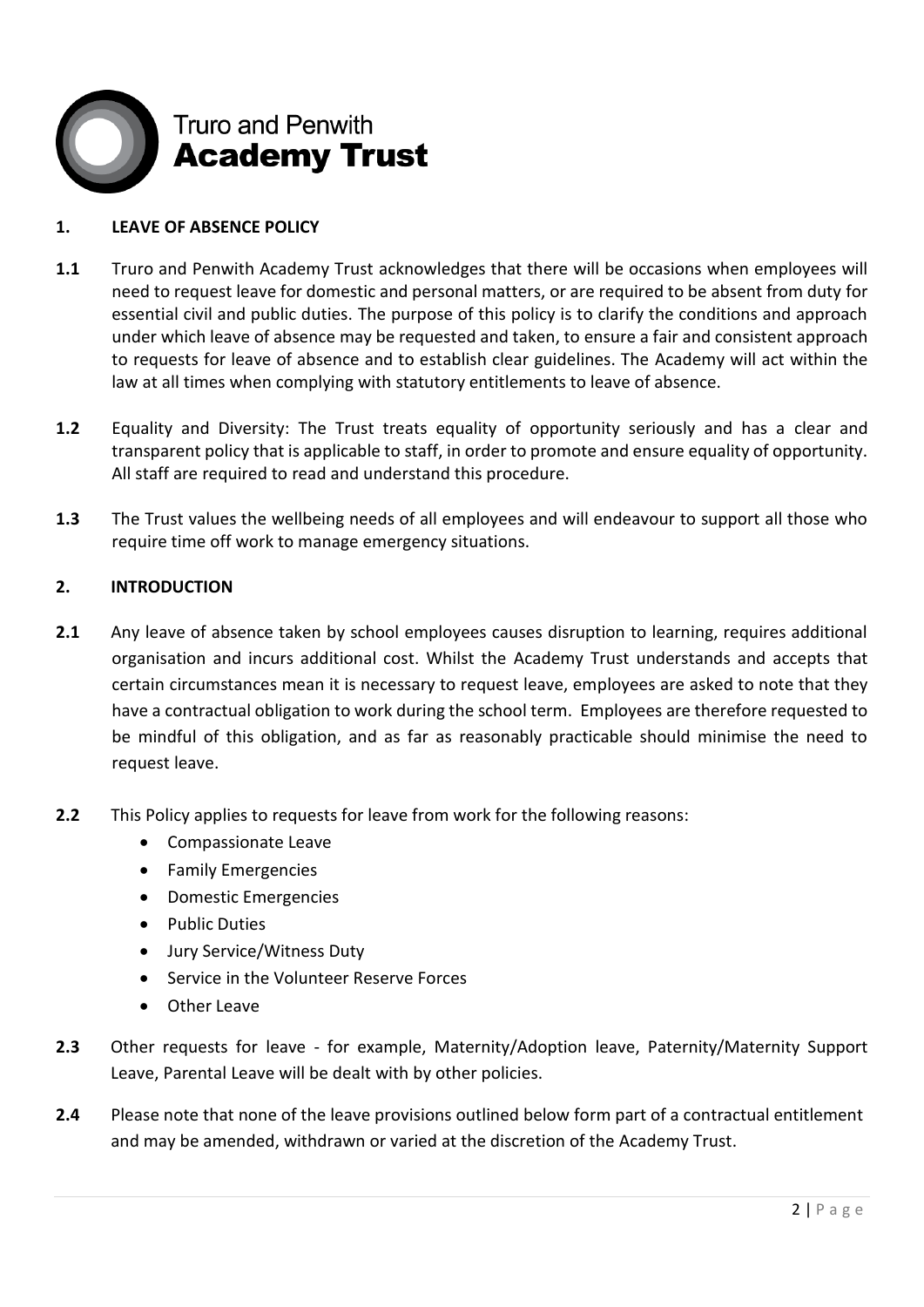- **2.5** All requests for leave must be put in writing to the Headteacher or Head of School (or in their absence to the Senior Deputy Headteacher or equivalent). 10 days' notice as a minimum is required for planned leave (non-emergency).
- **2.6** When considering requests, the Headteacher will consider both the individual circumstances of the employee and the impact of the absence on the pupils and the school. It should be clear to employees that previous decisions will not set a precedent for future decisions and that all requests will be considered sensitively and confidentially.
- **2.7** Whilst every effort will be made to accommodate requests where possible, employees should note that there may be occasions where the Headteacher will not be able to agree the leave and the request will be declined.
- **2.8** Leave of absence may be paid or unpaid.

## **3. COMPASSIONATE LEAVE**

- **3.1** Whilst there is no contractual right to compassionate leave, the Academy Trust want to provide support to staff when they need it. The Headteacher will consider agreeing paid absence for a period of up to 3 days to allow members of staff to attend to matters relating to the death or serious illness of a close relative. It should be noted that the period of 3 days is a guideline for staff, however further compassionate leave may be granted by the Headteacher who will consider, on a case by case basis, granting further paid or unpaid leave depending on circumstances.
- **3.2** Should the need for time off continue after the initial agreed period of compassionate leave, other options may be considered with the member of staff, which may include unpaid leave.
- **3.3** Other circumstances: 1 day's paid leave may be agreed to organise and/or attend a funeral. This is a guideline for staff, however as above, further compassionate leave may be granted by the Headteacher on a case by case basis.
- **3.4** Applying for Compassionate Leave: Staff must notify the School as soon as is reasonably practicable as to the reason for their absence, and with how long they expect to be away.

#### **4. FAMILY EMERGENCIES**

**4.1** Time off for dependents: the employee must inform the Headteacher /Head of School or Cover Coordinator of the reason for their absence and how long they expect to be absent as soon as is reasonable practical i.e. where possible, by 7.30 am. If the member of staff needs to leave work during a working day, a member of the Leadership Team must be consulted.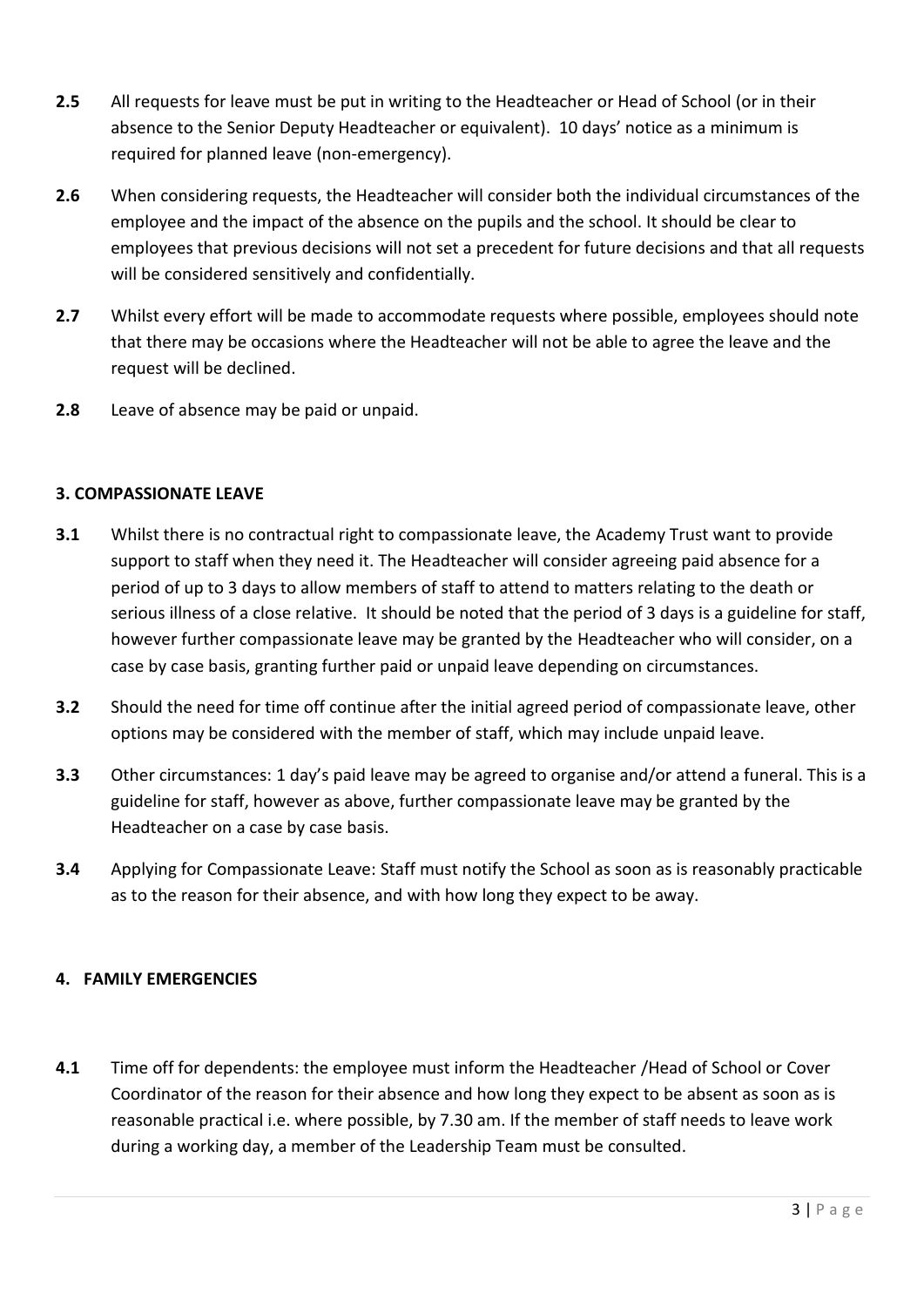- **4.2** A dependant may be a partner, child or parent, or someone who lives with the member of staff as part of their family, e.g. a grandparent. In cases of illness or injury, or where care arrangements break down, a dependant may also be someone who reasonably relies on the member of staff for assistance or where they are the primary carer.
- **4.3** All employees are entitled to take a reasonable amount of unpaid time off during working hours to take action necessary in connection with one or more of the following:
	- To provide assistance when a dependant falls ill, gives birth, is injured or assaulted
	- To make longer-term arrangements for a dependant who is ill or injured
	- An unexpected incident involving a child of the member of staff when the child is at an educational establishment
	- When there is an unexpected disruption or breakdown in care arrangements for a dependant
- **4.4** Leave arrangements: Under this statutory regulation the Headteacher may agree unpaid absence to enable the member of staff to attend to matters relating to family emergencies. It is anticipated that any leave given would be unpaid and generally expected to be 1-2 days at the most, although the amount of leave which may be approved will depend on the circumstances.
- **4.5** Applying for leave: The member of staff must notify the School as soon as is reasonably practicable as to the reason for their absence and how long they expect to be away.

#### **5. DOMESTIC EMERGENCIES**

- **5.1** The Academy Trust does understand that a member of staff may need to ask to take a reasonable period of time off work to deal with a genuine domestic emergency.
- **5.2** What is considered a 'domestic emergency'? Examples of some situations which may be considered an 'emergency' are: burglary, vehicle theft, vehicle accident, emergency repairs to the home after flooding or fire.
- **5.3** Leave arrangements: There is no statutory right to paid leave to deal with domestic emergencies, and it is anticipated that any leave given would be unpaid and generally expected to be 1 working day, although the amount of leave which may be approved will depend on the circumstances.
- **5.4** Applying for leave: The member of staff must notify the School as soon as is reasonably practicable as to the reason for their absence and how long they expect to be away.

## **6 PUBLIC DUTIES**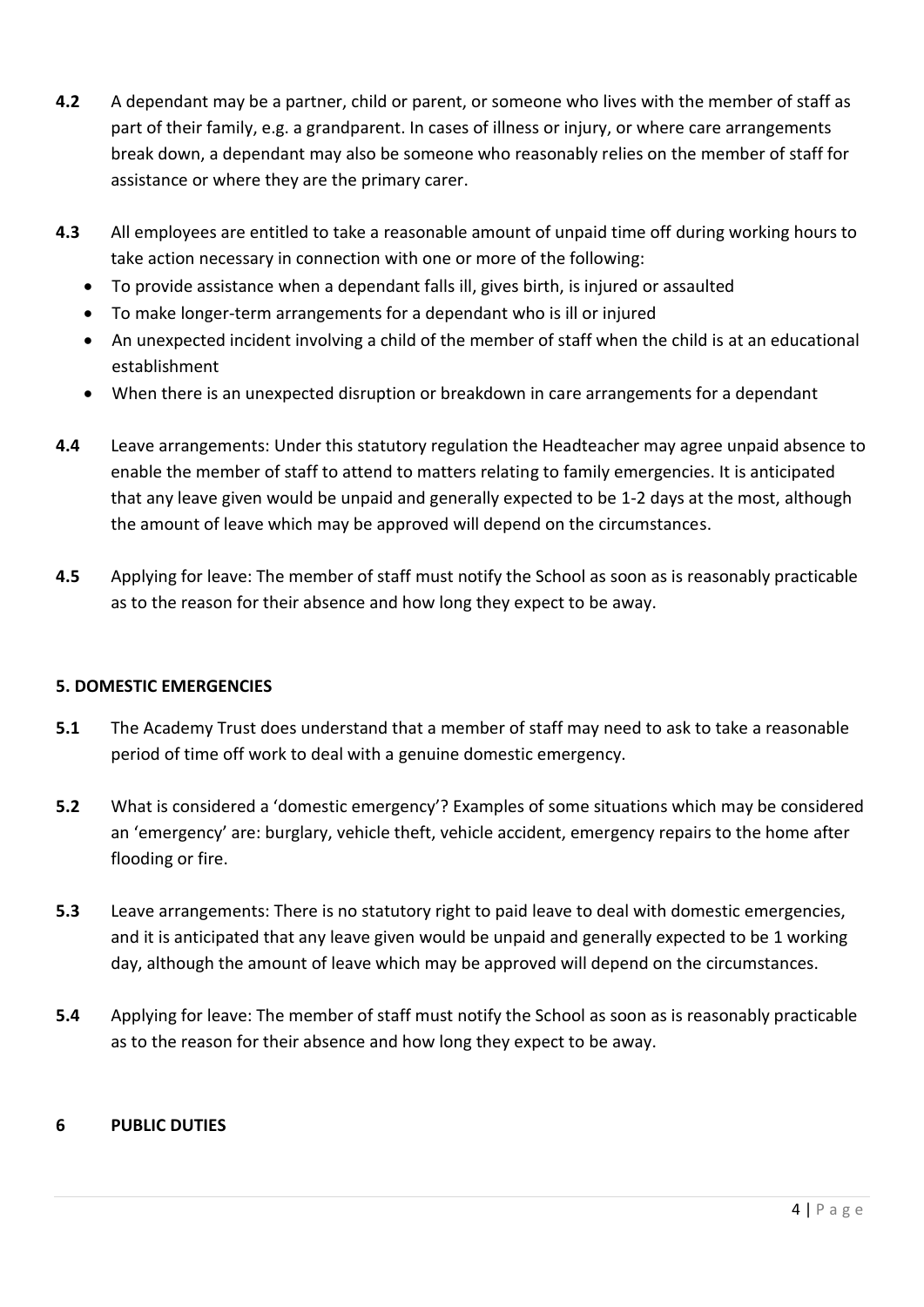- **6.1** Members of staff who hold certain positions are entitled to reasonable unpaid leave during working hours to carry out certain public duties with the prior approval of their line manager e.g. Magisterial, a member of the Police authority, Health authority, NHS Academy, Local Authority, Board of Visitors (Prisoners), School Governors, Local Council duties Environmental Agencies or Statutory Tribunal. What is considered under public duties? This includes e.g. Magisterial, a member of the Police authority, Health authority, NHS Academy, Local Authority, Board of Visitors (Prisoners), School Governors, Local Council duties Environmental Agencies or Statutory Tribunal.
- **6.2** Staff can take reasonable time off during working hours to carry out these duties with the prior approval of their line manager e.g. attend meetings of the body or any of its committees or subcommittees, to perform duties approved by the body for the purpose of discharging its functions or those of any of its committees or sub-committees. New starters who already hold a position within a relevant public body, or members of staff who take up such a position, should provide written notification to the Headteacher upon doing so.
- **6.3** Leave arrangements: Under this statutory regulation the Headteacher may agree a period of unpaid absence to allow the staff member to fulfil these duties, based on:
	- how long the duties may take
	- the amount of time off the employee has already taken for public duties
	- how the time off will impact on the school, its day to day running and the pupils.
- **6.4** Applying for leave: The employee should give the School as much notice as possible of any duties/training for which they wish to take leave. Leave requested at short notice may not be granted.

## **7. JURY SERVICE/WITNESS DUTY**

- **7.1** The Academy Trust will support members of staff who are called up for Jury Service/Witness Duty and they will be entitled to paid leave to attend court for periods of up to four weeks unless they are granted exemption from attendance. As they will be paid their full salary there will be no requirement for members of staff to claim loss of earnings from the Court.
- **7.2** Staff allocated to cases which are expected to extend beyond four weeks, should claim for loss of earnings up to the daily permitted maximum amount. Prior to commencing Jury Service/Witness Duty, the Court Service will provide the individual with a 'Loss of Earnings' form. If allocated to a case which is expected to extend beyond four weeks the member of staff should pass this form to their line manager, who will check the daily pay of the individual with the Payroll Team, and complete the 'Loss of Earnings' form for the appropriate amount.
- **7.3** Leave arrangements: During the period in which a member of staff is attending court, they will be expected to attend work on any full day when they are not required in court. Where a member of staff is not required in court for part of a day, they will be expected to attend work if it is reasonably practicable for them to do so (for example, taking into consideration travel from the court to work or vice versa).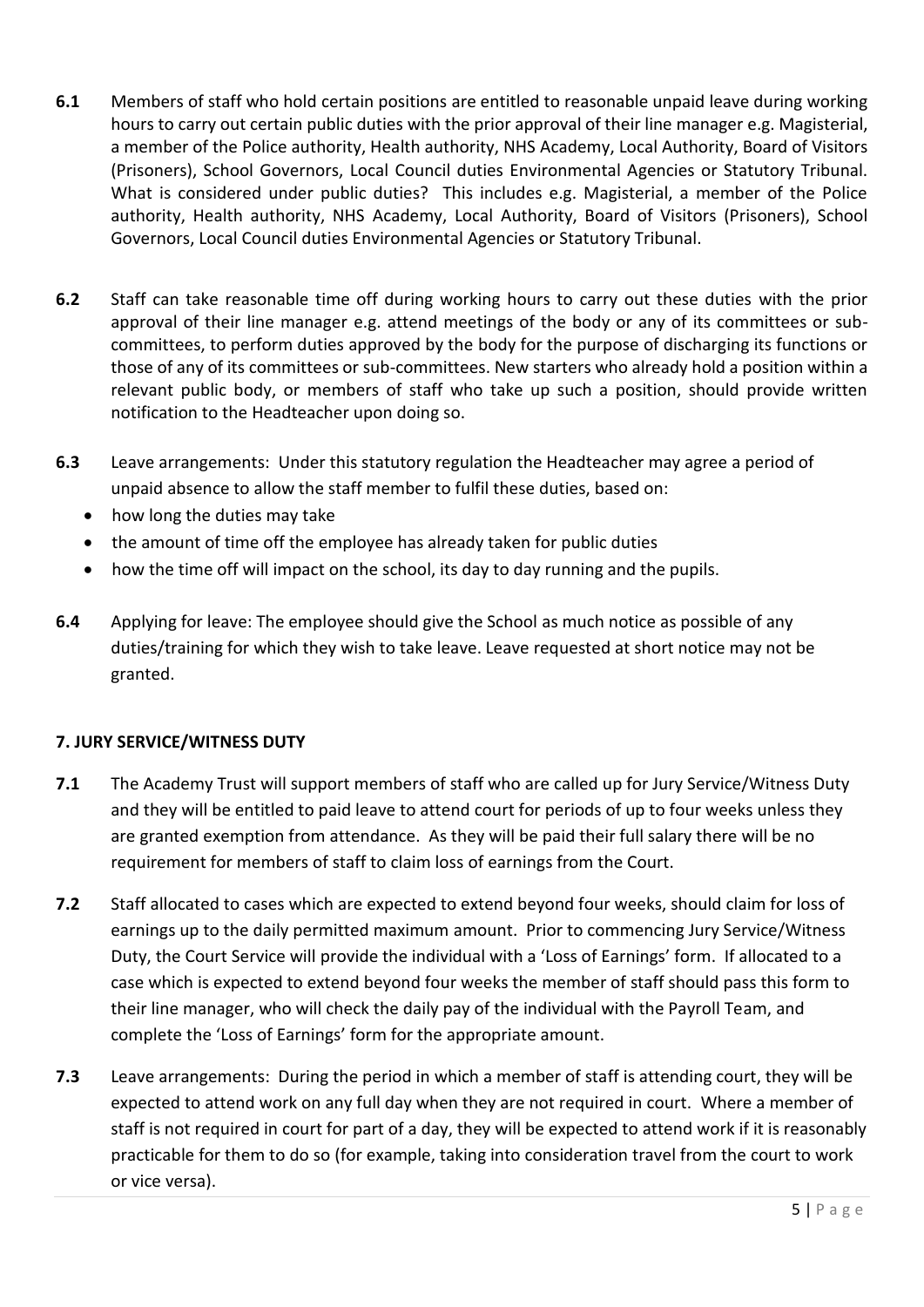**7.4** Applying for leave: As soon as a member of staff receives notification that they are required to attend court they should inform the School. This will also ensure that, where necessary, arrangements can be made to cover their absence.

# **8. SERVICE IN THE VOLUNTEER RESERVE FORCES**

- **8.1** The Academy Trust values the experience and skills gained by members of staff who are reservists and although there is no statutory right to leave, the Headteacher may therefore grant either paid or unpaid leave, or a combination of both.
- **8.2** Notification of membership of the Reserve Forces: Under the Employer Notification procedure (established April 2004) anyone who joins the Reserve Forces, or seeks to renew their commitment, must permit the Ministry of Defence to contact the Academy Trust directly to confirm this. New members of staff should give written notification to their Headteacher that they are members of the Reserve Forces. Existing members of staff who wish to become reservists should provide similar notification.
- **8.3** Leave arrangements: The Academy Trust will consider paying up to 5 days of leave (pro-rata for part time staff) within any 12 month period (commencing on the first day of leave). Any other reasonable leave requested in excess of these days, will be considered by the Headteacher and if approved could be on a paid or unpaid basis.
- **8.4** Applying for leave: Members of staff should give the Headteacher as much notice as possible of any duties/training for which they wish to take leave.
- **8.5** Arrangements in the event of Mobilisation: Mobilisation is the process of calling Reservists into fulltime service with the Regular Forces to play an essential part in military operations. Under the provisions of the Reserve Forces Act 1996 all Reservists are committed to this possibility if required.
- **8.6** Although there is no statutory requirement for a warning period prior to mobilisation, the Services aim to give employers and their Reservist member of staff a full 28 days' notice of the date when they must report for duty. However, in the event of short-notice operational mobilisation, as little as 7 days' notice may be given. The total period of mobilisation can range from 3 months or less up to a maximum of 12 months. It is anticipated that the member of staff will be placed on unpaid leave and they should inform the Headteacher of how long the mobilisation period is likely to last if this is known. If this information is not available, decisions will be made on the assumption of the twelve month maximum period.

## **9. OTHER LEAVE**

**9.1** Any member of staff may apply for leave from the Academy Trust regardless of role and length of service, for reasons not covered elsewhere in this policy. There is no statutory right to leave in these cases, but where possible the Academy Trust wants to support staff with reasonable requests.